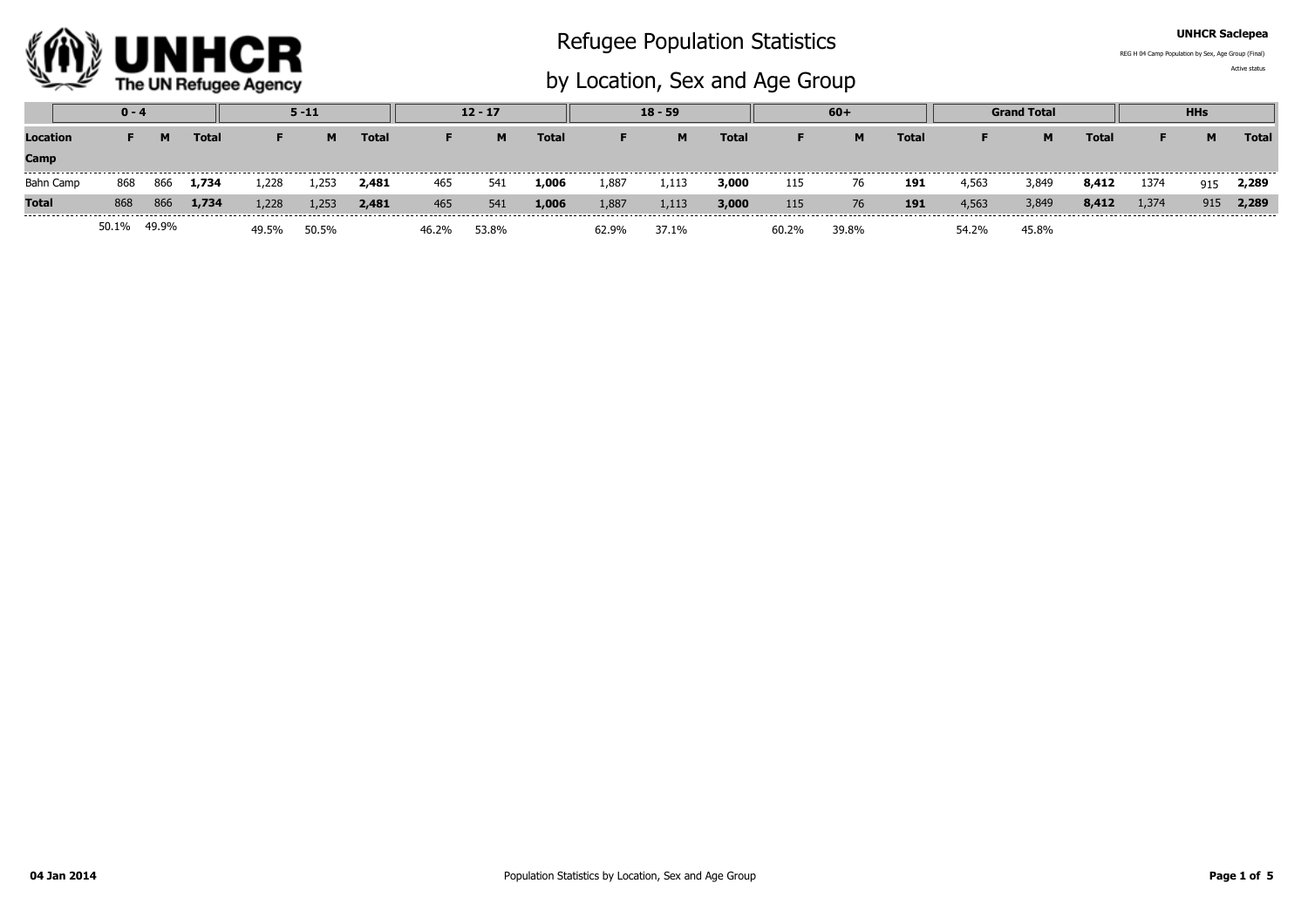|                                | $0 - 4$ |          |                         |                    | $5 - 11$    |                                                                                                                                                                                                                                                                                                                                                                                                                                                                                             | $12 - 17$                                                                                                                                                                                                                                                                                                                                                                                                                                                                       |              |                         | $18 - 59$     | $60+$                    |                 |                     | <b>Grand Total</b> |               |               | <b>HHs</b>          |               |     |               |                          |
|--------------------------------|---------|----------|-------------------------|--------------------|-------------|---------------------------------------------------------------------------------------------------------------------------------------------------------------------------------------------------------------------------------------------------------------------------------------------------------------------------------------------------------------------------------------------------------------------------------------------------------------------------------------------|---------------------------------------------------------------------------------------------------------------------------------------------------------------------------------------------------------------------------------------------------------------------------------------------------------------------------------------------------------------------------------------------------------------------------------------------------------------------------------|--------------|-------------------------|---------------|--------------------------|-----------------|---------------------|--------------------|---------------|---------------|---------------------|---------------|-----|---------------|--------------------------|
| Location<br><b>BUUTUO AXIS</b> | F.      |          | <b>Total</b>            | F.                 |             | <b>Total</b>                                                                                                                                                                                                                                                                                                                                                                                                                                                                                | F.                                                                                                                                                                                                                                                                                                                                                                                                                                                                              |              | <b>Total</b>            |               |                          | <b>Total</b>    | F.                  |                    | <b>Total</b>  |               | м                   | <b>Total</b>  |     | M             | <b>Total</b>             |
| Barlorplay                     | n       |          | ŋ                       | n                  | n           | ŋ                                                                                                                                                                                                                                                                                                                                                                                                                                                                                           | <sup>0</sup>                                                                                                                                                                                                                                                                                                                                                                                                                                                                    | ŋ            | ŋ                       | $\mathcal{P}$ | $\Omega$                 | $\overline{2}$  | ŋ                   |                    | ŋ             | $\mathcal{P}$ | $\Omega$            | כ             |     | n             | $\overline{\phantom{a}}$ |
| Bealay                         |         |          | 2                       | n                  |             |                                                                                                                                                                                                                                                                                                                                                                                                                                                                                             | n                                                                                                                                                                                                                                                                                                                                                                                                                                                                               |              | Ω                       |               | n                        |                 |                     |                    | o             | 3             |                     |               |     |               |                          |
| Beatuo                         |         |          | 14                      | 14                 | 15          | 29                                                                                                                                                                                                                                                                                                                                                                                                                                                                                          | 6                                                                                                                                                                                                                                                                                                                                                                                                                                                                               | 11           | 17                      | 33            | 20                       | 53              | 7                   |                    | 10            | 67            | 56                  | 123           | 30  | 17            | 47                       |
| Behwalay                       | 16      |          | 32                      | .<br>25            | -----<br>36 | 61                                                                                                                                                                                                                                                                                                                                                                                                                                                                                          | 17                                                                                                                                                                                                                                                                                                                                                                                                                                                                              | 18           | 35                      | 64            | ------<br>26             | 90              |                     |                    | q             | 129           | -------------<br>98 | ------<br>227 | 49  | 18            | 67                       |
| Biahplay                       |         |          | 5                       | $\mathcal{P}$      |             | 6                                                                                                                                                                                                                                                                                                                                                                                                                                                                                           |                                                                                                                                                                                                                                                                                                                                                                                                                                                                                 |              | $\mathbf{z}$            | 7             | 4                        | 11              |                     |                    | n             | 13            | 11                  | 24            | 5   |               |                          |
| <b>BLUNTUC</b>                 |         |          | 2                       | 3                  |             | 5                                                                                                                                                                                                                                                                                                                                                                                                                                                                                           |                                                                                                                                                                                                                                                                                                                                                                                                                                                                                 |              | з                       |               |                          |                 |                     |                    | n             | q             | 5                   | 14            |     |               |                          |
| <b>Bualay</b>                  |         |          |                         | 3                  |             |                                                                                                                                                                                                                                                                                                                                                                                                                                                                                             | n                                                                                                                                                                                                                                                                                                                                                                                                                                                                               |              | ı                       | 5             |                          | 6               |                     |                    |               | q             | 4                   | 13            |     | $\mathcal{P}$ |                          |
| <b>Buutuo</b>                  |         |          |                         | 8                  |             | 17                                                                                                                                                                                                                                                                                                                                                                                                                                                                                          | n                                                                                                                                                                                                                                                                                                                                                                                                                                                                               | n            | n                       | 17            | 8                        | 25              |                     |                    | з             | 29            | 20                  | 49            | 19  | a             | 28                       |
| Cafeglay                       |         |          | 7                       |                    |             | 2                                                                                                                                                                                                                                                                                                                                                                                                                                                                                           | n                                                                                                                                                                                                                                                                                                                                                                                                                                                                               | n            | Ω                       |               |                          | 6               |                     |                    | 2             | 8             |                     | 12            | 5   | ٦             | я                        |
| <b>DEWOBLEE</b>                | 27      |          | 48                      | 39                 | 47          | 86                                                                                                                                                                                                                                                                                                                                                                                                                                                                                          | 11                                                                                                                                                                                                                                                                                                                                                                                                                                                                              | 19           | 30                      | 65            | 33                       | 98              |                     |                    | 13            | 150           | 125                 | 275           | 58  | 37            | 95                       |
| <b>DINPLAY</b>                 | 10      | 14       | 24                      | 18                 | 16          | 34                                                                                                                                                                                                                                                                                                                                                                                                                                                                                          | 3                                                                                                                                                                                                                                                                                                                                                                                                                                                                               | 7            | 10                      | 24            | 13                       | 37              | 4                   |                    | 6             | 59            | 52                  | 111<br>.      | 20  | 12            | 32                       |
| Dubuzon                        | 15      |          | 29                      | 32                 | 30          | 62                                                                                                                                                                                                                                                                                                                                                                                                                                                                                          | 10                                                                                                                                                                                                                                                                                                                                                                                                                                                                              | 18           | 28                      | 58            | 30                       | 88              | q                   |                    | 15            | 124           | 98                  | 222           | 55  | 31            | 86                       |
| Duoplay                        | 6       |          | q                       |                    |             | 6                                                                                                                                                                                                                                                                                                                                                                                                                                                                                           |                                                                                                                                                                                                                                                                                                                                                                                                                                                                                 |              |                         | q             | 3                        | 12              |                     |                    | з             | 23            | 11                  | 34            |     |               | 11                       |
| Duopu Village                  |         |          | o                       |                    |             | n                                                                                                                                                                                                                                                                                                                                                                                                                                                                                           |                                                                                                                                                                                                                                                                                                                                                                                                                                                                                 |              |                         |               | n                        |                 |                     |                    | 2             | 3             |                     |               |     |               |                          |
| Flohlay                        |         |          |                         | 6                  | 3           | q                                                                                                                                                                                                                                                                                                                                                                                                                                                                                           | 3                                                                                                                                                                                                                                                                                                                                                                                                                                                                               | 3            | 6                       | 14            | 5                        | 19              | 2                   |                    | 2             | 27            | 18                  | 45            | 11  |               | 16                       |
| Freetown                       |         |          |                         |                    | n           |                                                                                                                                                                                                                                                                                                                                                                                                                                                                                             | n                                                                                                                                                                                                                                                                                                                                                                                                                                                                               |              |                         |               |                          | 5               | 2                   |                    | з             | 8             | 3                   | 11            | 5   |               | 7                        |
|                                |         |          |                         |                    |             |                                                                                                                                                                                                                                                                                                                                                                                                                                                                                             |                                                                                                                                                                                                                                                                                                                                                                                                                                                                                 |              |                         |               |                          |                 |                     |                    |               |               |                     |               |     |               |                          |
| Gaye-Gbarblee                  |         |          |                         |                    |             | з                                                                                                                                                                                                                                                                                                                                                                                                                                                                                           |                                                                                                                                                                                                                                                                                                                                                                                                                                                                                 |              |                         |               |                          |                 |                     |                    |               |               |                     |               |     |               |                          |
| Gbanwea                        |         |          | з                       | 2                  |             | з                                                                                                                                                                                                                                                                                                                                                                                                                                                                                           |                                                                                                                                                                                                                                                                                                                                                                                                                                                                                 | n            | 1                       | 2             |                          | з.              |                     |                    | n             | 8             | 2                   | 10            |     |               | з                        |
| <b>GBLARLAY</b>                | 5       |          | 12                      | 10                 | 16          | 26                                                                                                                                                                                                                                                                                                                                                                                                                                                                                          | 10                                                                                                                                                                                                                                                                                                                                                                                                                                                                              |              | 14                      | 19            | 9                        | 28              |                     |                    | з             | 44            | 39                  | 83            | 17  | 12            | 29                       |
| Glaalay                        |         |          | 8                       | 12                 | -7          | 19                                                                                                                                                                                                                                                                                                                                                                                                                                                                                          | 3                                                                                                                                                                                                                                                                                                                                                                                                                                                                               | h            | q                       | 18            | 3                        | 21              |                     |                    | 2             | 39            | 20                  | 59            | 14  |               | 18                       |
| Gleelay                        |         |          | 2                       |                    |             | з                                                                                                                                                                                                                                                                                                                                                                                                                                                                                           | n                                                                                                                                                                                                                                                                                                                                                                                                                                                                               |              | 2                       |               |                          | 3               |                     |                    | n             | 5             | 5                   | 10            |     |               |                          |
| GORMAPLAY                      |         |          |                         | 5                  |             | 12                                                                                                                                                                                                                                                                                                                                                                                                                                                                                          | U                                                                                                                                                                                                                                                                                                                                                                                                                                                                               | O            | ŋ                       | 8             |                          | 10              | n                   |                    | ŋ             | 17            | q                   | 26            |     |               |                          |
| Karnblee Town                  |         |          |                         |                    |             |                                                                                                                                                                                                                                                                                                                                                                                                                                                                                             |                                                                                                                                                                                                                                                                                                                                                                                                                                                                                 |              | з                       |               |                          |                 |                     |                    | o             |               | 3                   | q             |     |               |                          |
| KPABLI                         | 33      | 33       | 66                      | 59                 | 69          | 128                                                                                                                                                                                                                                                                                                                                                                                                                                                                                         | 29                                                                                                                                                                                                                                                                                                                                                                                                                                                                              | 39           | 68                      | 111           | 52                       | 163             | 19                  |                    | 25            | 251           | 199                 | 450           | 103 | 53            | 156                      |
| MANZOPLAY                      | 0       |          | 0                       | 0                  | 0           | o                                                                                                                                                                                                                                                                                                                                                                                                                                                                                           | 0                                                                                                                                                                                                                                                                                                                                                                                                                                                                               | 0            | n                       |               | -1                       | $\mathbf{2}$    | $\Omega$            |                    | 0             |               |                     | -2            |     |               |                          |
| NYOR-BUUTUC                    |         |          | n                       | $\Omega$<br>------ | 2           | $\mathbf{z}$                                                                                                                                                                                                                                                                                                                                                                                                                                                                                | 0<br>$\frac{1}{2} \left( \frac{1}{2} \right) \left( \frac{1}{2} \right) \left( \frac{1}{2} \right) \left( \frac{1}{2} \right) \left( \frac{1}{2} \right) \left( \frac{1}{2} \right) \left( \frac{1}{2} \right) \left( \frac{1}{2} \right) \left( \frac{1}{2} \right) \left( \frac{1}{2} \right) \left( \frac{1}{2} \right) \left( \frac{1}{2} \right) \left( \frac{1}{2} \right) \left( \frac{1}{2} \right) \left( \frac{1}{2} \right) \left( \frac{1}{2} \right) \left( \frac$ | $\Omega$     | 0<br>-----              | .             | $\Omega$<br>------------ | 1<br>---------- | $\Omega$<br>------- | <sup>n</sup>       | 0             | .             | 2<br>.              | з             |     | n             |                          |
| NYOR-DIAPLAY                   |         | 4 3      | $\overline{\mathbf{z}}$ | 6                  | 6           | 12                                                                                                                                                                                                                                                                                                                                                                                                                                                                                          | 2                                                                                                                                                                                                                                                                                                                                                                                                                                                                               | $\mathbf{1}$ | 3                       | 13            | 6                        | 19              | $\mathbf 0$         | $\bf{0}$           | $\mathbf{0}$  | 25            | 16                  | 41            | 9   | 4             | 13                       |
| Saclepea Camp                  | -5      | 3        | 8                       | 6                  | 3           | 9                                                                                                                                                                                                                                                                                                                                                                                                                                                                                           | 3                                                                                                                                                                                                                                                                                                                                                                                                                                                                               | 4            | $\overline{\mathbf{z}}$ | 20            | 22                       | 42              | 3                   | 1                  | 4             | 37            | 33                  | 70            | 15  | 17            | 32<br>-------            |
| Tappita                        | 1       | -4       | 5<br>.                  | -4<br>--------     | 2<br>.      | 6<br>$\begin{array}{cccccccccccccc} \multicolumn{2}{c}{} & \multicolumn{2}{c}{} & \multicolumn{2}{c}{} & \multicolumn{2}{c}{} & \multicolumn{2}{c}{} & \multicolumn{2}{c}{} & \multicolumn{2}{c}{} & \multicolumn{2}{c}{} & \multicolumn{2}{c}{} & \multicolumn{2}{c}{} & \multicolumn{2}{c}{} & \multicolumn{2}{c}{} & \multicolumn{2}{c}{} & \multicolumn{2}{c}{} & \multicolumn{2}{c}{} & \multicolumn{2}{c}{} & \multicolumn{2}{c}{} & \multicolumn{2}{c}{} & \multicolumn{2}{c}{} & \$ | 3<br>.                                                                                                                                                                                                                                                                                                                                                                                                                                                                          | 2            | 5                       | 10            | 7                        | 17              | $\bf{0}$            | -1                 | 1<br>-------- | 18            | 16                  | 34<br>.       | 6   | 6<br>------   | 12<br>$- - - - - -$      |
| Tarnwea                        | 2       | $\Omega$ | 2                       | $\bf{0}$           | 0           | 0                                                                                                                                                                                                                                                                                                                                                                                                                                                                                           | 0                                                                                                                                                                                                                                                                                                                                                                                                                                                                               | 0            | $\mathbf 0$             | 2             | 0                        | $\mathbf{2}$    | $\bf{0}$            | 0                  | 0             | 4             | 0                   | 4             | -1  | $\Omega$      | 1                        |
| Teahplay                       | 1       | 0        | 1                       | 1                  | 1           | $\overline{2}$                                                                                                                                                                                                                                                                                                                                                                                                                                                                              | $\mathbf{0}$                                                                                                                                                                                                                                                                                                                                                                                                                                                                    | 1            | 1                       | 2             | $\mathbf 0$              | $\mathbf{2}$    | $\bf{0}$            | 0                  | $\mathbf{0}$  | -4            | 2                   | 6             | 1   | $\mathbf{0}$  | 1                        |
| TEAHPLAY-                      | 6       | 9        | 15                      | 14                 | 10          | 24                                                                                                                                                                                                                                                                                                                                                                                                                                                                                          | 7                                                                                                                                                                                                                                                                                                                                                                                                                                                                               | 2            | 9                       | 22            | 12                       | 34              | 4                   | $\overline{2}$     | 6             | 53            | 35                  | 88            | 22  | 9             | 31                       |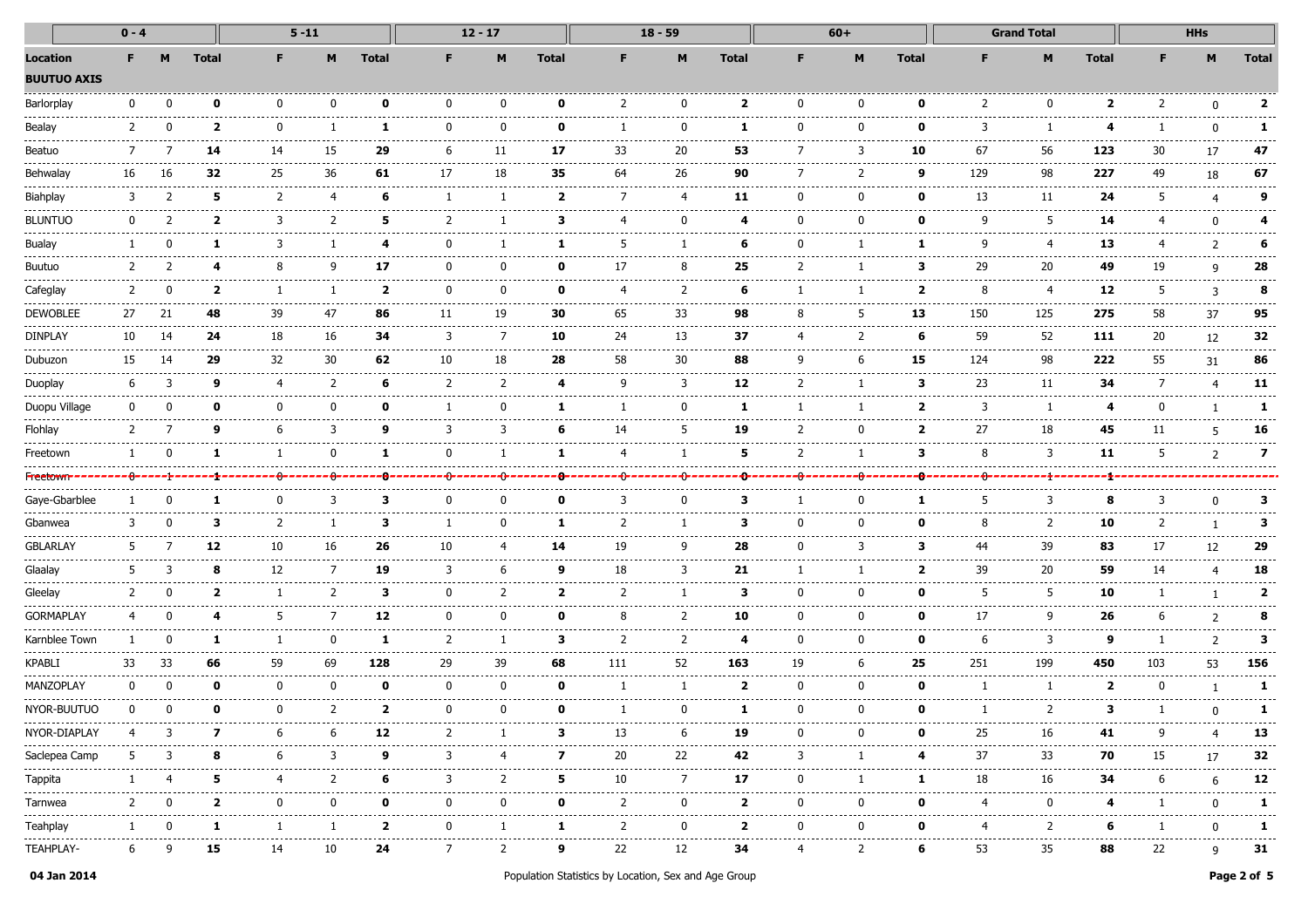|                      | $0 - 4$      |               |                            |                      | $5 - 11$     |               |                                | $12 - 17$      |                                            | $18 - 59$         |                               |                                             | $60+$    |                                   |                                            | <b>Grand Total</b>        |                     |                  | <b>HHs</b>  |               |               |
|----------------------|--------------|---------------|----------------------------|----------------------|--------------|---------------|--------------------------------|----------------|--------------------------------------------|-------------------|-------------------------------|---------------------------------------------|----------|-----------------------------------|--------------------------------------------|---------------------------|---------------------|------------------|-------------|---------------|---------------|
| Location             | F.           |               | <b>Total</b>               | F.                   | M            | <b>Total</b>  | F.                             | M              | <b>Total</b>                               | F.                | M                             | <b>Total</b>                                | F        | M                                 | <b>Total</b>                               | F                         | M                   | <b>Total</b>     | F.          | M             | <b>Total</b>  |
| <b>BOYELAH</b>       |              |               |                            |                      |              |               |                                |                |                                            |                   |                               |                                             |          |                                   |                                            |                           |                     |                  |             |               |               |
| TEAHPLAY-ZEILAY      |              | 3             | 7                          | 4                    | -7           | 11            | 2                              |                | з                                          | 10                | 4                             | 14                                          | 0        |                                   | o                                          | 20                        | 15                  | 35               |             |               | 10            |
| Toweh Town           | 2            | 3             | 5                          | 4                    | -6           | 10            | 3                              | 5              | 8                                          | 11                | 6                             | 17                                          |          | $\Omega$                          | 1                                          | 21                        | 20                  | 41               |             | 5             | 12            |
| Yohnlay              |              |               |                            |                      |              | 2             | 0                              |                |                                            | -2                | 0                             | 2                                           | 0        |                                   | 0                                          | 5                         | 4                   | 9                |             | <sup>0</sup>  | 2             |
| YOUNLAY              | 2            |               |                            | 2                    | 6            | 8             | 3                              | 5              | 8                                          | 11                | 5                             | 16                                          | 3        |                                   | з                                          | 21                        | .<br>18             | 39               | 12          | 4             | 16            |
| YOUNLAY              |              | 0             | 1                          |                      |              | 2             | 0                              | 0              | 0                                          | 4                 | 3                             | .<br>7                                      | -1       | 0                                 | 1                                          | $\cdots\cdots\cdots$<br>7 | -----------<br>-4   | .<br>11          | -5          | 3             | 8             |
| Yourpea (1)          | 54           | 36            | 90                         | 107                  | 123          | 230           | 43                             | 63             | 106                                        | 190               | 100                           | 290                                         | 33       | 12                                | 45                                         | 427                       | 334                 | 761              | 155         | 92            | 247           |
| Yourpea (2)          | $\bf{0}$     |               | 1                          | 2                    | 0            | 2             | 0                              | 0              | 0                                          | -1                | 0                             | 1                                           | 0        | 0                                 | 0                                          | 3                         | -1                  | 4                |             | $\Omega$      | 1             |
| Zodru                | 30           | 19            | $\cdots\cdots\cdots$<br>49 | ------<br>52         | -----<br>51  | ------<br>103 | -----<br>28                    | -----<br>34    | 62                                         | $- - - - -$<br>87 | -----<br>46                   | 133                                         | .<br>11  | 9                                 | -----<br>20                                | .<br>208                  | 159                 | 367              | 78          | 48            | .<br>126      |
| Zuatuo               | 0            | 0             | 0                          | 0                    | 0            | 0             | 0                              | 0              | $\mathbf{o}$                               | 0                 | 1                             | 1                                           | 0        | 0                                 | $\mathbf 0$                                | 0                         | -1                  | -1               | $\mathbf 0$ | 1             | 1             |
| <b>Total</b>         | 262          | 217           | 479                        | 450                  | 491          | 941           | 195                            | 253            | 448                                        | 864               | 429                           | 1,293                                       | 122      | 59                                | 181                                        | 1,893                     | 1,449               | 3,342            | 745         |               | 412 1,157     |
|                      |              | 54.7% 45.3%   |                            | 47.8%                | 52.2%        |               | 43.5%                          | 56.5%          |                                            | 66.8%             | 33.2%                         |                                             | 67.4%    | 32.6%                             |                                            | 56.6%                     | 43.4%               |                  |             |               |               |
| <b>GBORPLAY AXIS</b> |              |               |                            |                      |              |               |                                |                |                                            |                   |                               |                                             |          |                                   |                                            |                           |                     |                  |             |               |               |
| Beo-Nyaonplay 2      |              | n             | 1                          |                      |              | 5             | 0                              |                | 1                                          | -2                | 2                             |                                             |          |                                   | 1                                          | 5                         | 7                   | 12               |             |               | з             |
| Beoyoolor            | 7            | $\mathcal{P}$ | 9                          | 21                   | 20           | 41            | 8                              | 9              | 17                                         | 36                | 8                             | 44                                          | -1       | <sup>0</sup>                      | 1                                          | 73                        | 39                  | 112              | 31          | 8             | 39            |
| Bleemieplay          | 3            | 14            | 17                         | 14                   | ----<br>12   | 26            | 4                              | 5              | 9                                          | 28                | .<br>18                       | 46                                          | 0        |                                   | 1                                          | 49                        | .<br>50             | 99               | 20          | 16            | 36            |
| Boegarnaglay         |              |               | 2                          | -1                   | 3            | 4             | 0                              |                | 1                                          |                   | 1                             | 5                                           | 0        |                                   | 0                                          | 6                         | -6                  | 12               | 3           |               | 4             |
| <b>Bongaplay</b>     | 8            | q             | 17                         | 15                   | 13           | 28            | 2                              | 6              | 8                                          | 25                | 5                             | 30                                          | 2        | $\Omega$                          | 2                                          | 52                        | -----<br>33         | 85               | 24          | 5             | 29            |
| Garplay              | 2            |               | 4                          | 11                   |              | 18            | 4                              | 6              | 10                                         | 17                | 5                             | 22                                          | 6        | <sup>0</sup>                      | 6                                          | 40                        | 20                  | 60               | 20          | 5             | 25            |
| Gbailay              | 0            |               | n                          | $\Omega$             | 2            | 2             | 0                              | <sup>0</sup>   | 0                                          | 2                 | 6                             | 8                                           | 0        |                                   | 0                                          | 2                         | ------<br>8         | 10               |             | 6             | 7             |
| Gbei Bonnah          | $\Omega$     |               |                            |                      | 2            | з             | 0                              | 0              | 0                                          |                   | $\Omega$                      | 1                                           | 0        | <sup>0</sup>                      | 0                                          | 2                         | 3                   | 5                |             |               | 2             |
| Gbei-Vonwea          | 3            |               |                            | 6                    | 6            | 12            | 4                              | 4              | 8                                          | 18                | 6                             | 24                                          | 2        | 2                                 | 4                                          | 33                        | 19                  | 52               | 15          | 6             | 21            |
| Gbenelay             |              |               | 2                          | 2                    | 4            | 6             |                                | <sup>0</sup>   | 1                                          | 5                 | <sup>0</sup>                  | 5                                           | $\Omega$ | <sup>0</sup>                      | 0                                          | 9                         | 5                   | 14               | 5           | $\Omega$      | 5             |
| Gborplay             |              |               | 7                          | -----<br>12          | .<br>22      | 34            | 3                              | 5              | 8                                          | 20                | $- - - - -$<br>3              | 23                                          | 2        |                                   | з                                          | 41                        | .<br>34             | 75               | 20          | 3             | 23            |
| <b>KARWEATUO</b>     | $\Omega$     | n             | $\mathbf{o}$               | $\Omega$             | 0            | 0             | 0                              | 0              | 0                                          |                   | 0                             | 1                                           | 0        | <sup>0</sup>                      | 0                                          | -1                        | $\Omega$            | 1                |             | $\Omega$      | 1             |
| Lontuo               | 0            | n             | 0                          | 2                    | 2            | 4             | 0                              | -1             | 1                                          | 3                 | 2                             | 5                                           | 0        | $\Omega$                          | 0                                          | 5                         | 5                   | 10               | 2           | $\mathcal{P}$ |               |
| Mah Display          | 6            | 3             | 9                          | 6                    | 2            | 8             | 4                              | 3              | 7                                          | 20                | 4                             | 24                                          | 2        | 3                                 | 5                                          | 38                        | 15                  | 53               | 11          | 4             | 15            |
| Tartuo               | 0            |               | 2                          | 3                    | 4            | 7             | 0                              | 0              | 0                                          | 9                 | 5                             | 14                                          | 2        | 2                                 | 4                                          | 14                        | .<br>13             | 27               | 10          | 7             | -------<br>17 |
| Teahyagbayplay       |              | 9 14          | 23                         | 14                   | 11           | 25            | 3                              | 4              | 7                                          | 42                | 15                            | 57                                          | 6        | 2                                 | 8                                          | 74                        | 46                  | 120              | 42          | 16            | 58            |
| Teahzaygbayplay      | 3            | 0             | 3                          | $\mathbf{1}$         | 2            | 3             | 3                              | $\overline{1}$ | 4                                          | .<br>6            | ----------<br>1               | --------<br>$\boldsymbol{7}$                | $\Omega$ | $\Omega$                          | 0                                          | .<br>13                   | .<br>4              | .<br>17          | 3           | $\mathbf{1}$  |               |
| Trohplay             | 2            | 0             | $\mathbf{2}$               | 1                    | -1           | $\mathbf{2}$  | .<br>0                         | 0              | $\mathbf 0$                                | 4                 | ------------------------<br>2 | ----------------<br>6                       | 0        | ---------------------<br>$\bf{0}$ | $\mathbf 0$                                | 7                         | --------------<br>3 | ----------<br>10 | 3           | 2             | 5             |
| Trohplay             | $\mathbf{1}$ | 0             | 1                          | $\overline{2}$       | $\mathbf{1}$ | 3             | $\mathbf{0}$                   | $\bf{0}$       | 0                                          | $\overline{2}$    | 3                             | 5                                           | 1        | 0                                 | -1                                         | 6                         | 4                   | 10               | 3           | 3             | 6             |
| <b>Total</b>         | 51           | 53            | 104                        | 113<br>------------- | 118          | 231           | 36<br>------------------------ | 46             | 82<br>------------------------------------ | 245               | 86                            | 331<br>------------------------------------ | 25       | 11                                | 36<br>------------------------------------ | 470                       | 314                 | 784              | 217         | 87            | 304           |
|                      |              | 49.0% 51.0%   |                            | 48.9%                | 51.1%        |               | 43.9%                          | 56.1%          |                                            | 74.0%             | 26.0%                         |                                             | 69.4%    | 30.6%                             |                                            | 59.9%                     | 40.1%               |                  |             |               |               |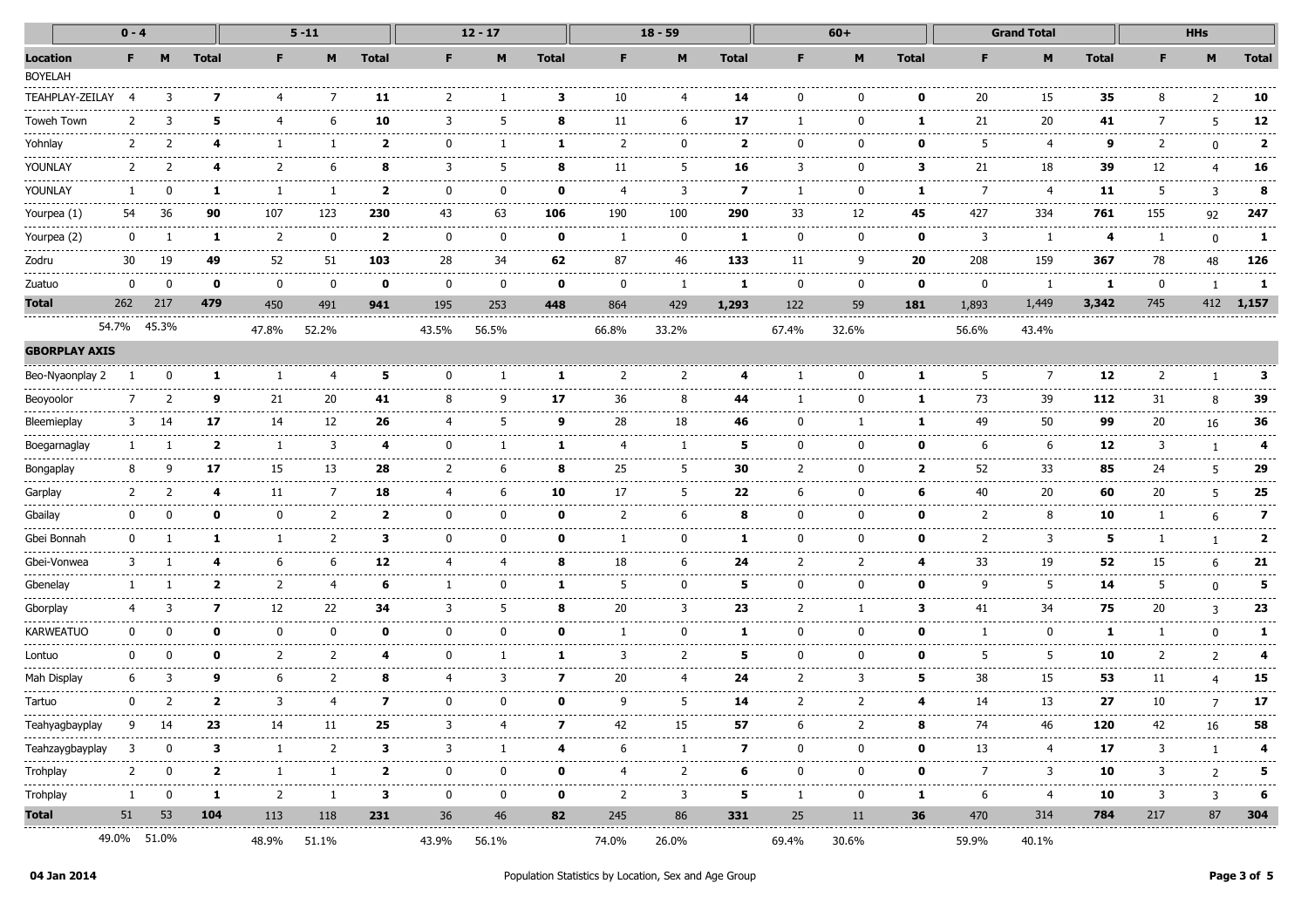|                      | $0 - 4$      |             |                         | $5 - 11$               |                   |                         | $12 - 17$             |                |                | $18 - 59$      |              |                                   | $60+$             |               |              | <b>Grand Total</b> |                 |                     | <b>HHs</b>   |                |                                 |
|----------------------|--------------|-------------|-------------------------|------------------------|-------------------|-------------------------|-----------------------|----------------|----------------|----------------|--------------|-----------------------------------|-------------------|---------------|--------------|--------------------|-----------------|---------------------|--------------|----------------|---------------------------------|
| <b>Location</b>      | F.           | M           | <b>Total</b>            | F.                     | M                 | <b>Total</b>            | F.                    | M              | <b>Total</b>   | F              | M            | <b>Total</b>                      | F                 | M             | <b>Total</b> | F                  | M               | <b>Total</b>        | F.           | M              | <b>Total</b>                    |
| <b>LOGUATUO AXIS</b> |              |             |                         |                        |                   |                         |                       |                |                |                |              |                                   |                   |               |              |                    |                 |                     |              |                |                                 |
| Daoplay              | o            |             | 1                       | -1                     | 5                 | 6                       | n                     |                |                |                |              | 5                                 |                   |               | 1            | 6                  | 8               | 14                  | 5            |                | 6                               |
| Doupplay             | 5            |             | 14                      | 11                     | 6                 | 17                      | 3                     | 2              | 5              | 17             | 11           | 28                                | -1                |               | $\mathbf{2}$ | 37                 | 29              | 66                  | 16           | 9              | 25                              |
| Duelay               | 38           | 40          | 78                      | 83                     | 82                | 165                     | 22                    | 24             | 46             | 148            | 68           | 216                               | 22                | 7             | 29           | 313                | 221             | 534                 | 148          | 68             | 216                             |
| <b>GARNAGLAY</b>     | 3            | 3           | 6                       | 5                      | 5                 | 10                      | 3                     | $\Omega$       | 3              | 6              | 2            | 8                                 | -1                | ŋ             | 1            | 18                 | 10              | 28                  | 6            | $\overline{2}$ | 8                               |
| <b>GBANPLAY</b>      | n            |             | O                       | -1                     | U                 | 1                       | $\Omega$              | <sup>0</sup>   | n              |                | n            | 1                                 | O                 | n             | O            | 2                  | $\Omega$        | 2                   |              | ŋ              | 1                               |
| Guagortuo            | $\Omega$     |             | 0                       | <sup>0</sup>           | O                 | 0                       | $\Omega$              | $\mathbf{0}$   | n              |                | -1           | $\mathbf{2}$                      | <sup>0</sup>      | n             | ŋ            | -1                 | -1              | 2                   |              | $\mathbf{1}$   | $\mathbf{2}$                    |
| Karnplay             | 21           | 20          | 41                      | 45                     | 43                | 88                      | 25                    | 30             | 55             | 90             | 25           | 115                               | $\overline{4}$    | 2             | 6            | 185                | 120             | 305                 | 68           | 19             | 87<br>.                         |
| Kaylay               | 6            | q           | 15                      | 10                     | 12                | 22                      | $\overline{2}$        | 3              | 5              | 25             | 9            | 34                                | 3                 | $\Omega$      | з            | 46                 | 33              | 79                  | 26           | 8              | 34                              |
| Kenlay 1             | 0            | $\Omega$    | 0                       | 0                      | $\overline{1}$    | 1                       | -1                    | 0              | 1              | ŋ              | <sup>n</sup> | ŋ                                 | 0                 | ŋ             | 0            | -1                 | п.              | $\overline{2}$      |              | $\Omega$       | 1                               |
| Kenlay 2             | 2            | $\Omega$    |                         | 2<br>3                 |                   | 4                       | $\Omega$              | 0              | 0              | 2              | <sup>0</sup> | $\mathbf{2}$                      | <sup>0</sup>      | n             | ŋ            | 7                  |                 | 8                   | 2            | $\Omega$       | $\mathbf{2}$<br>--------------- |
| Kentorkporglay       | 5            |             | 6                       | ------<br>2            | 2                 | $\mathbf{a}$            | $\Omega$              | $\mathbf{0}$   | 0              | 6              | -1           | 7                                 | <sup>0</sup>      | $\Omega$      | ŋ            | د د د د د<br>13    | -4              | 17                  | 6            | $\mathbf{1}$   | 7                               |
| Kialay               | 0            | $\Omega$    | O                       | $\mathbf{1}$           | -1                | $\overline{\mathbf{2}}$ | $\mathbf{0}$          | 0              | 0              | -1             | 3            | 4                                 | $\Omega$          | ŋ             | ŋ            | $\overline{2}$     | $\overline{4}$  | 6                   | -1           | $\overline{2}$ | 3                               |
| Kissayplay           | 12           | 12          | 24                      | 27                     | 18                | 45                      | 3                     | 9              | 12             | 32             | 13           | 45                                | 2                 | 3             | 5            | 76                 | 55              | 131                 | 28           | 16             | 44                              |
| Kpantianplay         | 0            | - 0         |                         | 0<br>$\mathbf{0}$      | -1                | 1                       | $\mathbf{0}$          | 3              | 3              | -1             | $\mathbf{0}$ | 1                                 | 0                 | $\Omega$      | 0            | $\mathbf{1}$       | $\overline{4}$  | 5                   | -1           | $\mathbf{0}$   | 1                               |
| Kpiaplay             | 0            | n           | 0                       | $\mathbf{0}$<br>------ | 0                 | 0                       | $\Omega$              | 0              | 0              | 0              |              | 1                                 | $\mathbf{0}$      | ŋ             | 0            | $\Omega$           | 1<br>.          | 1                   | <sup>0</sup> | $\mathbf{1}$   | 1                               |
| Kpolay               |              | 0           | 1                       | $\mathbf{0}$           | -----             | 1                       | -----<br>$\mathbf{1}$ | .<br>0         | 1              |                |              | ------<br>$\overline{\mathbf{2}}$ | .<br>$\mathbf{0}$ | 0             | 0            | 3                  | 2               | 5                   | -1           |                | .<br>$\overline{\mathbf{2}}$    |
| Larpea Number 1      |              | 3           | 5                       | 3                      | 3                 | 6                       | 0                     | 0              | 0              | 10             | 6            | 16                                | -1                | ŋ             | 1            | 16                 | .<br>12         | 28                  | 11           | 6              | 17                              |
| Larpea Number 2      | q            | 11          | 20                      | 16                     | 20                | 36                      | 3                     | 3              | 6              | 22             | 13           | 35                                | 4                 |               | 5            | 54                 | 48              | 102                 | 20           | 11             | 31                              |
| Leaplay              | 0            | 2           | $\overline{\mathbf{2}}$ | 5<br>----              | $\Omega$<br>----- | 5<br>----               | 3                     | 0              | 3              | $\overline{7}$ | -1           | 8                                 | $\Omega$          |               | 1            | 15<br>$- - - -$    | 4<br>.          | 19<br>$\frac{1}{2}$ | 7            | $\mathbf{1}$   | 8                               |
| Loguatuo             | 4            |             | 11                      | 8                      | 10                | 18                      | $\mathcal{P}$         | 4              | 6              | 19             | 5            | 24                                | $\Omega$          |               | 2            | 33                 | 28<br>------    | 61<br>.             | 15           | 6              | 21<br>.                         |
| OLD LOGUATUO         |              |             |                         | 2<br><sup>0</sup>      | 0                 | 0                       | 0                     | 0              | 0              | 3              | 2            | 5                                 | 0                 | 0             | 0            | 4                  | 3               | 7                   | 3            | -1             | 4                               |
| Sehyikimpa           | 2            |             | 4                       | 3                      | 3                 | 6                       | 0                     | 2              | $\overline{2}$ | 5              | 6            | 11                                | 0                 | $\Omega$      | 0            | 10                 | 13              | 23                  | 2            | $\overline{7}$ | 9                               |
| Yantuo               | 0            |             | O                       | 0                      | 0                 | 0                       | 0                     | 0              | 0              | -1             | 1            | $\mathbf{2}$                      | $\mathbf{0}$      | $\Omega$      | 0            | -1                 | 1               | $\overline{2}$      | -1           | $\mathbf{1}$   | $\overline{2}$                  |
| YEAPLAY              | 5            | 6           | 11                      | 10                     | 11                | 21                      | 5                     | $\overline{2}$ | 7              | 13             | 5            | 18                                | 3                 | 2             | 5            | 36                 | 26<br>$- - - -$ | 62                  | 16           | 6              | 22<br>-----                     |
| Youhnlay             | 6            | 5           | 11                      | 9                      | 14                | 23                      | 3                     | 8              | 11             | 20             | q            | 29                                | 3                 | $\mathcal{P}$ | 5            | 41                 | 38              | 79                  | 20           | 9              | 29<br>.                         |
| Zeanlay 2            | $\mathbf{1}$ | $\Omega$    | -1                      | -1                     | 0                 | 1                       | $\Omega$              | $\Omega$       | 0              | -1             | <sup>0</sup> | 1                                 | <sup>0</sup>      | $\Omega$      | ŋ            | 3                  | $\mathbf{0}$    | 3                   | -1           | 0              | 1                               |
| Zorgowee             | $\mathbf{0}$ |             | -1                      | $\overline{1}$         | $\overline{1}$    | $\overline{\mathbf{2}}$ | $\mathbf{1}$          | 1              | $\mathbf{2}$   | $\overline{4}$ | 6            | 10                                | 2                 |               | з            | 8                  | 10              | 18                  | 3            | 6              | 9                               |
| Zualay               | 9            | 10          | 19                      | 27                     | 11                | 38                      | -1                    | 4              | 5              | 26             | 11           | 37                                | 4                 |               | 5            | 67                 | 37              | 104                 | 26           | 12             | 38                              |
| Total                | 132          | 143         | 275                     | 272                    | 251               | 523                     | 78                    | 96             | 174            | 466            | 201          | 667                               | 51                | 23            | 74           | 999                | 714             | 1,713               | 436          | 195            | 631                             |
|                      |              | 48.0% 52.0% |                         | 52.0%                  | 48.0%             |                         | 44.8%                 | 55.2%          |                | 69.9%          | 30.1%        |                                   | 68.9%             | 31.1%         |              | 58.3%              | 41.7%           |                     |              |                |                                 |